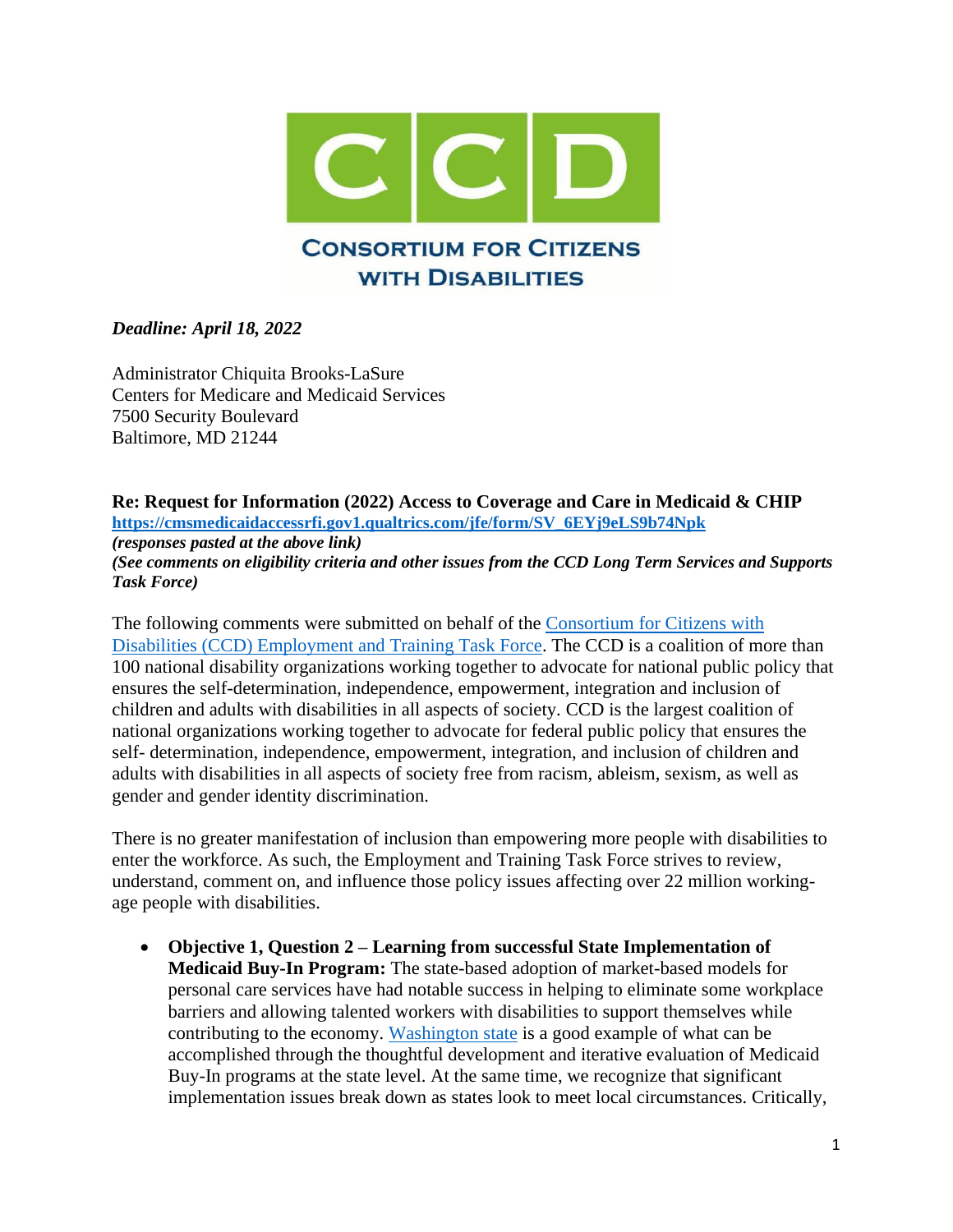CMS can provide a platform for convenes state partners, evaluating state efforts, and sharing organizational learning across state lines. Any such efforts should be public, transparent and offer opportunities for stakeholder engagement to develop solutions.

- **Objective 1, Question 3 – Support states in addressing barriers to enrollment and retention of eligible individuals among different groups:**
	- o Build strong partnerships with state and community-based organizations that already serve these populations or have memberships that include these populations
	- o Create effective communications campaigns and modes that are most effective for reaching these populations.
		- These populations may include those in underserved urban and rural in addition to those with limited English proficiency and limited literacy.
		- Communications must include augmentative assistive communication devices to achieve successful communication with and outreach to the disability community.
- **Objective 1, Question 3 – Supporting Greater Economic Mobility for People with Disabilities:** We must lift asset limits for people with disabilities in Medicaid programs across the country and disregard spousal income for eligibility of supports to allow for increased economic mobility, wealth generation and accumulation to facilitate empowerment and increased independence for greater participation in society.
	- o This will lead to the opportunity for millions of Americans (1 in 4 Americans has a disability according to the Centers for Disease Control and Prevention) being able to get married, raise children and select their employment or profession and state of residence by choice and not be hampered by restrictive state regulations.
		- One mother of an adult son with a disability states her son is on Medicaid 4 years after earning a bachelor of arts degree because he is not able to find a position with health insurance. He continues to work at the parttime job at a grocery store he started when he started college.
		- After one individual with a physical disability left his full-time job for the state of New Jersey, he went back to work through the Ticket to Work Program. After 8 weeks of training, he went to work as a medical office assistant. He told his supervisors that he could only make so much an hour. As soon as he went over the limit of income, he lost his benefits and his job because he had to have 3 back surgeries and was not able to return to work until he completed his rehabilitation.
		- One attorney with a physical disability has been prohibited from obtaining a pay raise in almost a decade because he will lose his benefits. He is a father and is unable to get married to his fiancée due to income and asset limits. In many states, a spousal income is included for eligibility purposes – this should also be corrected to eliminate penalty for those who want to work.
		- Workers with disabilities are forced to stop working after the age of 64. Workers with disabilities should be allowed to work for as long as they want to work.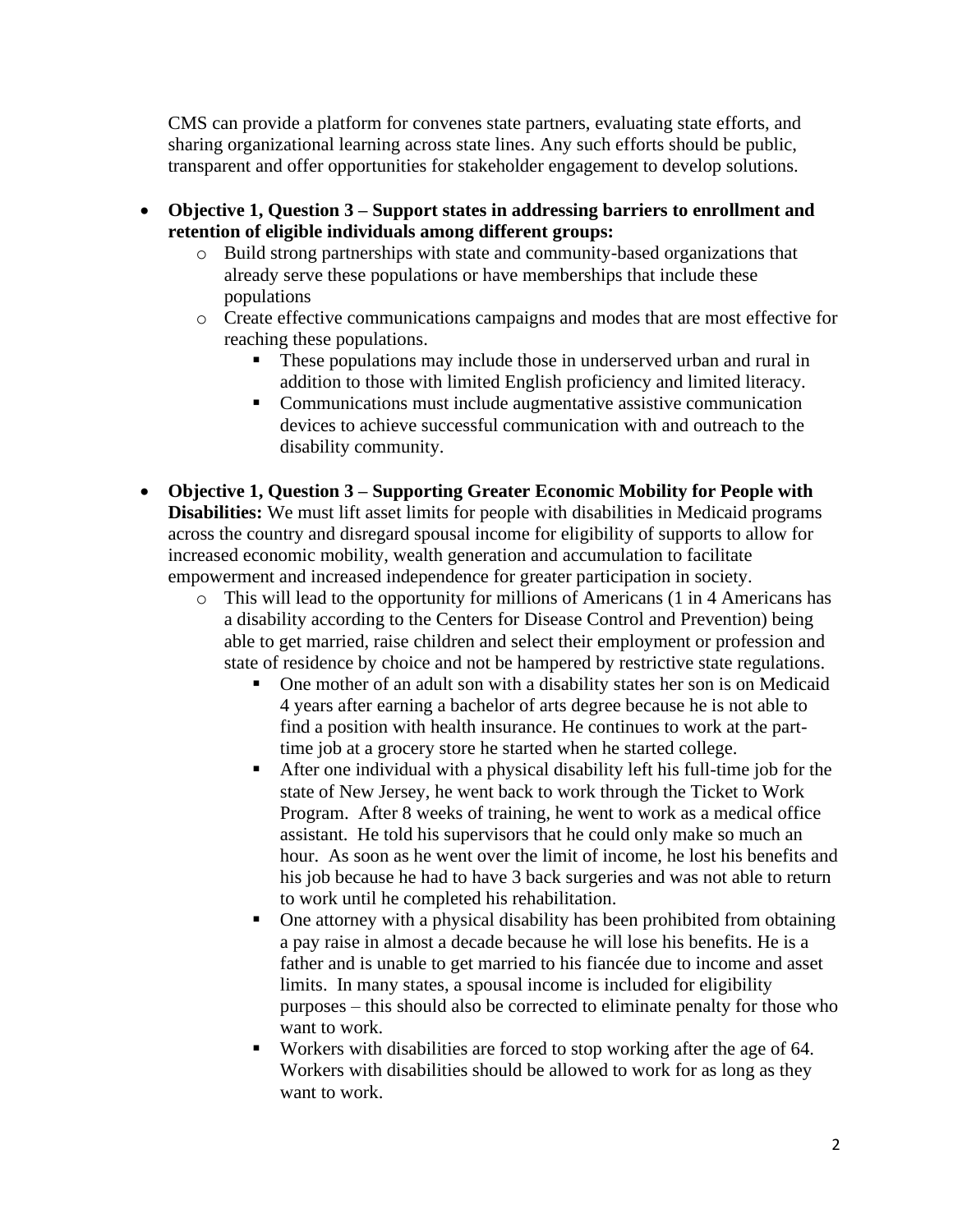- **Objective 1, Question 3 – Disparities and Diversity within the Disability**
- **Community:** The CCD Employment and Training Task Force is very glad to see the attention and focus that CMS is bringing to critical issues around supporting states, addressing barriers to enrollment, and meeting the distinct needs of marginalized communities. This is especially important news for the Black, Indigenous and other People of Color (BIPOC) and those within such communities who live with disabilities. As well documented by researchers and advocates, the Medicaid program is absolutely critical for millions of people of color and other minority communities across the United States. The [National Committee to Preserve Social Security and Medicare \(NCPSSM\)](https://www.ncpssm.org/documents/medicare-policy-papers/medicare-medicaid-important-african-americans/#:~:text=Medicaid%20is%20an%20especially%20important,in%20coverage%20gaps%20in%20Medicare.) reported that in 2018 "African Americans accounted for 34 percent of Medicaid enrollees" The most recent iteration of the U.S. Census Bureau's American Community Survey found that there are 5,981,120 African Americans with disabilities, meaning that addressing barriers to accessing Medicaid will have positive impacts on those with multiple marginalized and intersectional identities. At the same time, given demographic change, improving Medicaid will also have important impacts in Hispanic/Latinx communities across the country. As also noted by NCPSSM, "Latinos have the highest uninsured rate among racial/ethnic groups at 37.1 percent" and that has major consequences for the 6,154,420 Hispanic/Latinx people with disabilities in America today. These are just a few data points that reflect the present disparities and diversity within the disability community itself. Our Task Force hopes that more focused attention, resources, and culturally competent work can be done to address equity, disparities and diversity via CMS' many different programs, policies, and sub-agencies.
- **Objective 1, Question 3 – Learning Lessons and Restoring the Good Work of the Medicaid Infrastructure Grant (MIG) program:** CMS should work with the Administration to seek a restoration and revitalization of the Medicaid Infrastructure Grant that had such an impact between 2009 and 2018. Such revitalization should reflect valuable lessons learned under MIG and reflect the economic needs present in an economy transformed by COVID.
- **Objective 2, Questions 1 and 2 – Medicaid eligibility redeterminations and Long COVID:** No current conversation around health, access, and public policy can ignore the stark realities created by the COVID-19 pandemic. Apart from the 1 million United States residents killed by this deadly plague, advocacy organizations estimate that [more](https://www.americanprogress.org/article/covid-19-likely-resulted-in-1-2-million-more-disabled-people-by-the-end-of-2021-workplaces-and-policy-will-need-to-adapt/)  [than 1.2 million Americans](https://www.americanprogress.org/article/covid-19-likely-resulted-in-1-2-million-more-disabled-people-by-the-end-of-2021-workplaces-and-policy-will-need-to-adapt/) who survived COVID are now disabled. Even if many [individuals living with Long COVID](https://www.washingtonpost.com/business/2022/03/08/long-covid-disability-benefits/) return to the workforce, many will not and as such, they will need to access the benefit system. This is an even more acute need as the Public [Health Emergency](https://rollcall.com/2022/03/23/administration-faces-risks-in-decision-on-public-health-emergency/) is slated to end this month. As such, there needs to be clear guidance, public engagement, and active communications from CMS about how people with Long COVID can access Medicaid if they choose to do so but that those that need care but also want to continue earning an income can do so.
- **Objective 2, Question 2 – Beneficiaries at Risk of Disenrollment and Breaking the Cycle of Unemployment:** CMS should create a no-harm approach (grace period) in which beneficiaries have up to 12 months of increasing wages above the minimum before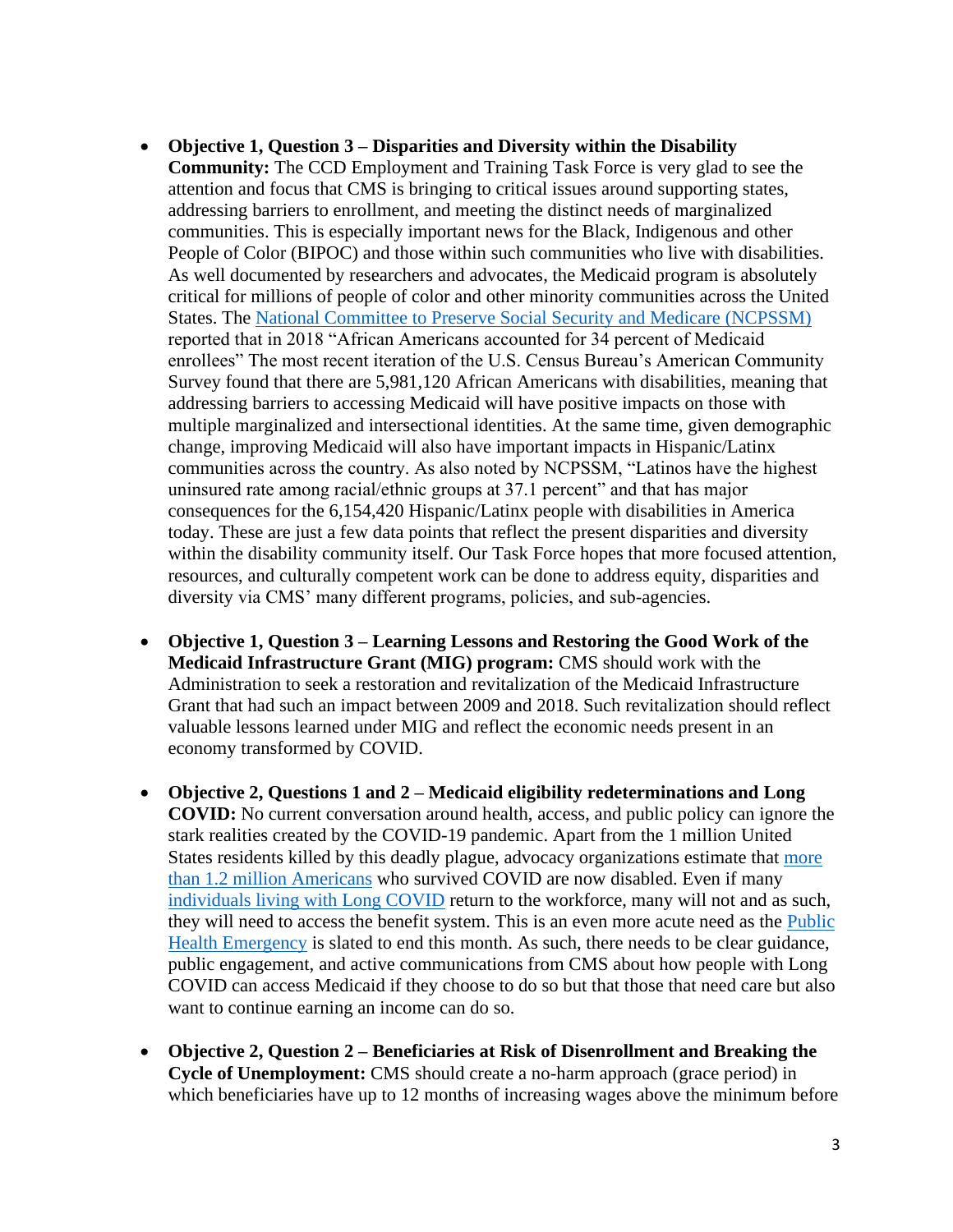signaling that their benefits may be discontinued. This change would offer beneficiaries the opportunity to build a savings and a year of work experience toward long-term financial independence. This is a critical opportunity and one that reflects the lived experience of many workers with disabilities who need a chance to hone their skills and succeed in the labor force. It would also help to break the vicious cycle where a worker with disabilities begins to work, earns a growing income only to lose their benefits because they earned too much, resulting in loss of access to care which will lead to them losing their jobs. Long term solutions around income-based eligibility depend on an antecedent short-term fix that ensures a change in earnings does not result in an immediate loss of mentions before a strategy using one of the current options, whether it's an ABLE account or a special needs trust can be addressed. In summary: immediate income changes should not result in the immediate loss of benefit. This is a major topic that merits greater attention, research, and action by CMS, working with the states.

- **Objective 2, Question 3 – Competitive Employment and Medicaid Buy-In Access for Transitioning Workers with Disabilities:** Of particular interest to our task force and the current state of disability employment policy is the status of workers who transition out of 14c subminimum wage programs and into [competitive, integrated employment](https://www.dol.gov/agencies/odep/program-areas/integrated-employment) (CIE). As advocacy has moved forward, state laws have changed and the economy has begun to surge, more people with significant disabilities are working in the community at minimum wages or above. As documented early last year by [the Government](https://www.gao.gov/assets/720/712857.pdf)  [Accountability Office \(GAO\),](https://www.gao.gov/assets/720/712857.pdf) there is a distinct risk that those transitioning workers might have earnings "too high to qualify for an SSI cash payment" but still need to "access health insurance through Medicaid buy-in." As such, CMS should look to those states where more workers are transitioning to CIE and provide further clarification to individuals and advocates.
- **Objective 3, Question 3 – Concepts of whole person care or care coordination:**  Communicate clearly and often with state and local partners who work with and provide services to people with disabilities to ensure that the organizational staff understand the regs and guidance. Provide train-the-trainer opportunities to build staff expertise to then provide guidance to beneficiaries. Encourage and incentivize cross-system collaboration to provide holistic support services to individuals with disabilities.
- **Objective 2, Question 4 Enhance eligibility and enrollment system capabilities:** Encourage and incentivize collaboration among state agencies to add Medicaid and other health data to existing statewide longitudinal data systems (SLDS).
- **Objective 3, Question 4 – Cultural Competency, Language Preferences and Diverse People with Disabilities:** The Task Force co-chairs are glad to see that CMS is actively soliciting input on how to ensure that minimum access standards reflect the need for cultural competency and language preferences. People with disabilities are diverse and part of all communities, including linguistic minorities, historically marginalized communities as well as other intersectional identities. For example, [many organizations](https://naric.com/?q=en/content/spanish-language-resources) within the [CCD coalition,](https://www.aucd.org/template/page.cfm?id=950) other [governmental agencies,](https://acl.gov/programs/strengthening-aging-and-disability-networks/diversity-and-cultural-competency) and [non-profit](https://www.respectability.org/espanol/) organizations have developed resources that address this specific need for Spanish language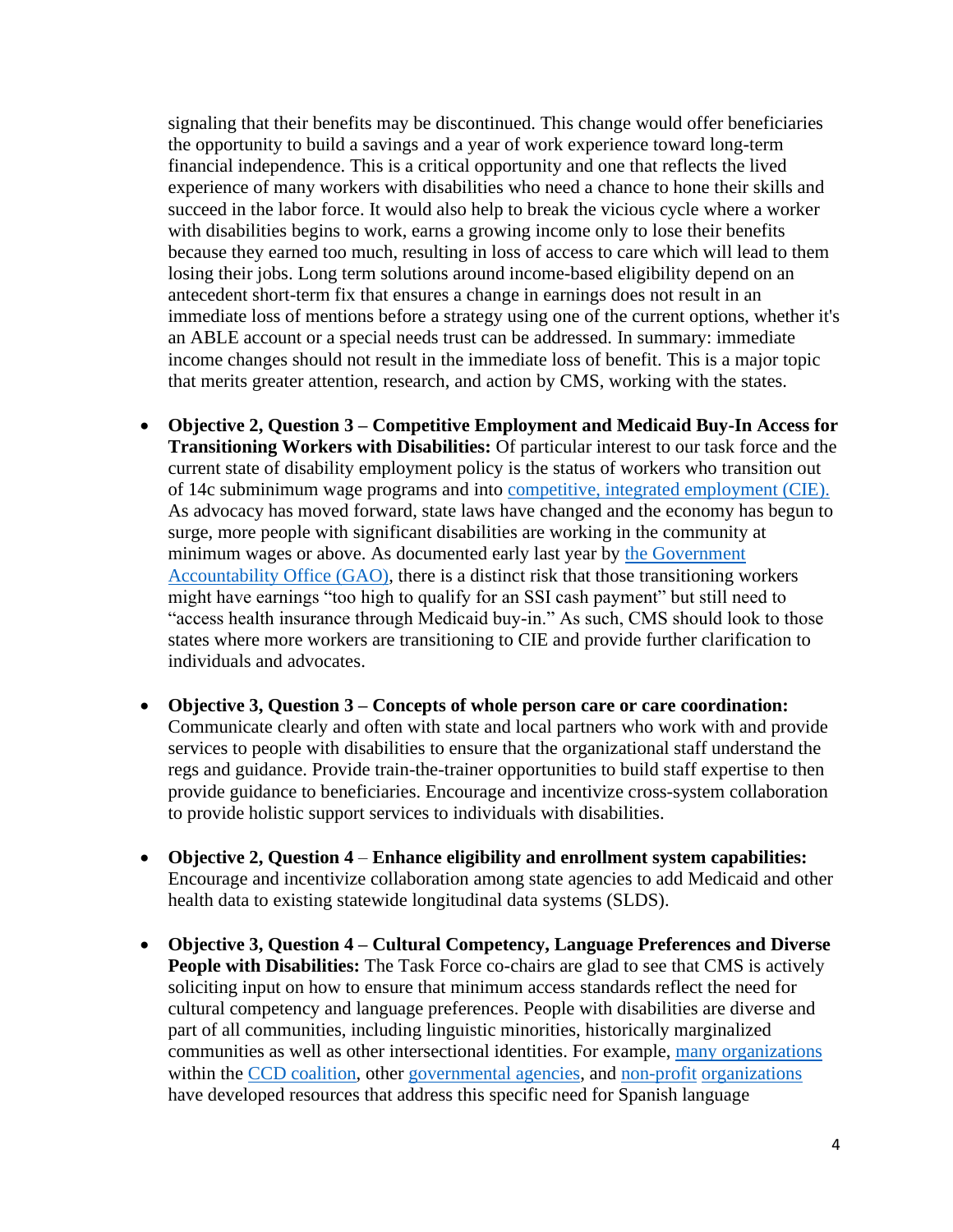resources/materials on disability. Similar resources are clearly needed to cover other cultural and linguistic groups. For example, [Medi-Cal](https://data.chhs.ca.gov/dataset/primary-language-of-newly-medi-cal-eligible-individuals) has had to develop resources for 17 different languages in order to meet the health needs of diverse Californians with disabilities. Recognizing the unique challenges facing each state Medicaid program, where possible CMS should share resources and create common materials in diverse languages.

Review U.S. Census demographic data to determine the diversity of populations and the communities in which they live. Compare to the beneficiaries served by U.S. Census Bureau's American Community Survey (ACS) Public Use Microdata Sample (PUMS) areas to determine who resides in unserved or underserved in communities. Conduct outreach campaigns that are linguistically and culturally appropriate; partner with local providers and membership organizations to assist in sharing that information more broadly. Regardless of the demographic groups, all materials, products, guidelines, and resources should be provided in plain language to ensure access by all audiences including providers as well as beneficiaries.

- **Objective 3, Question 5 – Increase and diversify the pool of available providers:**  Provide multiple avenues for non-traditional audiences to participate in training to become service providers. Work with community colleges and adult education offices at the state and local levels to develop curricula and offer training.
- **Objective 4, Question 2 – Measures of potential access and robustness of provider networks across delivery systems:** As noted above, a number of states have invested in longitudinal data systems (SLDS) that tie together data from state agencies through data sharing agreements. Encourage or incentivize state Medicaid offices to connect with the SLDS in their state to ensure that data systems include CMS data.
- **Objective 4, Question 3 – LTSS, HCBS, and Prioritizing Employment Outcomes:** In looking at ways to monitor access to long-term services and supports (LTSS) within Medicaid, there is a [continuing and critical need](https://apse.org/legislative-advocacy/preserving-medicaid-hcbs/fact-sheet/#i) to how LTSS supports employment outcomes. The case management, supported employment, assistive technology and personal care supports that Medicaid pays for are crucial to the employment success of many people with disabilities. As such, CMS should examine LTSS data between states and cross reference that data in terms of employment outcomes. Further leadership, work, and guidance is needed to ensure that Medicaid can better support the range of economic opportunities open to people with disabilities who may need support funded through LTSS. Case management should always be about ascertaining the goals of a Medicaid recipient and determining the appropriate array of services to meet their needs. Medicaid reimbursement rates that incentivize competitive integrated employment is one critical need. "Conflict free" case management is a return to ensuring services are selected to meet recipient goals without pressure from agencies who fiscally benefit when certain options are chosen over others.
- **Objective 5, Question 4** *Some research suggests that, in additional to payment levels, administrative burdens that affect payment, such as claims denials and provider*